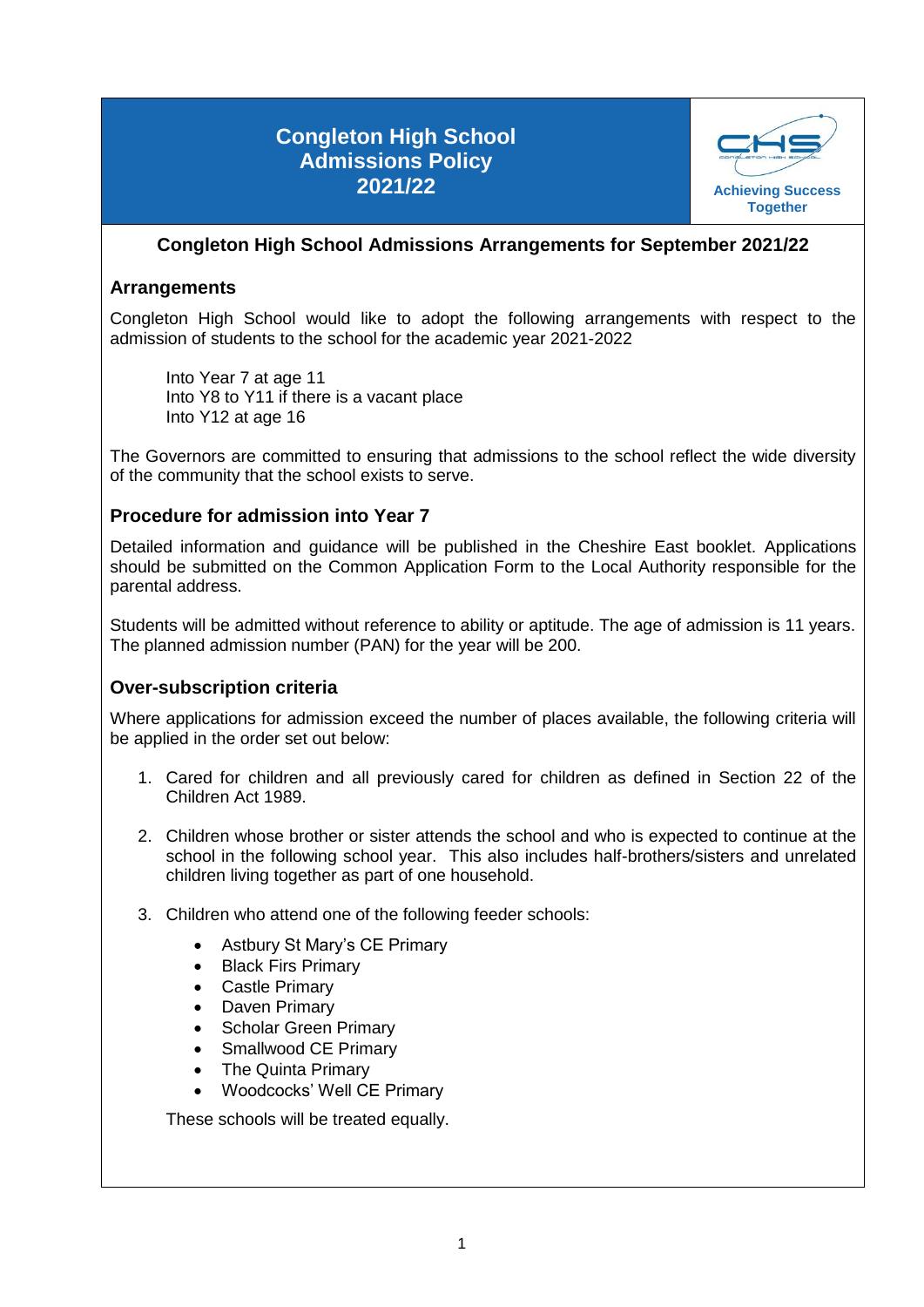- 4. Children of staff with more than two years service, or those new members of staff recruited to meet a particular skills shortage.
- 5. The Governors reserve the right to admit children with proven and exceptional medical and social needs where admission to the school might best help satisfy those exceptional needs, providing that such application is submitted with appropriate evidence or reports from a doctor or social worker. (see note below)
- 6. All other pupils

### **Notes:**

A 'cared for child' is a child who is in the care of a local authority or provided with accommodation by that local authority (as defined in section 22 of the Children Act 1989).

Children previously 'cared for' are children who were 'cared for' as defined above, but immediately after being 'cared for' became subject to an adoption, child arrangements order (formerly residence order), or special guardianship order. A child arrangements order is as an order settling the arrangements to be made as to the person with whom the child is to live under section 8 of the Children Act 1989 amended by Children and Families Act 2014. Section 14A of the Children Act 1989 defines a 'special guardianship order' as an order appointing one or more individuals to be a child's special guardian (or special guardians). This includes children who appear to (in the view of the school) have been in state care outside of England and ceased to be in state care as a result of being adopted.

If the school is named in a Statement of Educational Needs or Education, Care and Health Plan the Governors have a duty to admit the child to the school.

Where capacity is exceeded in any of the above admission criteria a place will be allocated to the student living nearest to the school. Distance is measured using the National Land and Property Gazetteer (NLPG) which measures straight line distances in miles from the school's coordinate point to the point of residence's coordinate point.

Proof of address and residency may be required and the Governors retain the right to withdraw any place offered on the basis of a fraudulent or intentionally misleading application.

When a child lives at more than one address e.g. spends part of each week at different addresses, full details of the arrangements must be included on the application form (or by means of an accompanying note) to enable the Governors to decide which address (or, exceptionally, addresses) to use for admission purposes. The address used as coordinate point is where the child wakes up most Monday to Friday.

Supporting evidence from a registered professional such as a medical practitioner, psychologist or social worker, must be provided which sets out the particular reasons why the school in question is the most suitable school and the difficulties that would be caused if the child had to attend another school. The Governors, if it is considered appropriate, will seek the views of the School Doctor or Educational Psychologist in the event of parents requesting admission on medical or psychological grounds. This criterion cannot be considered if the required documents have not been received.

Late applications for places will be considered after all applications received by the closing date unless the school considers that there are good reasons for the late application, which must be stated at the time of application, e.g. exceptional medical reasons preventing earlier application or late removal into the area. Supporting documentation must be received by the deadline provided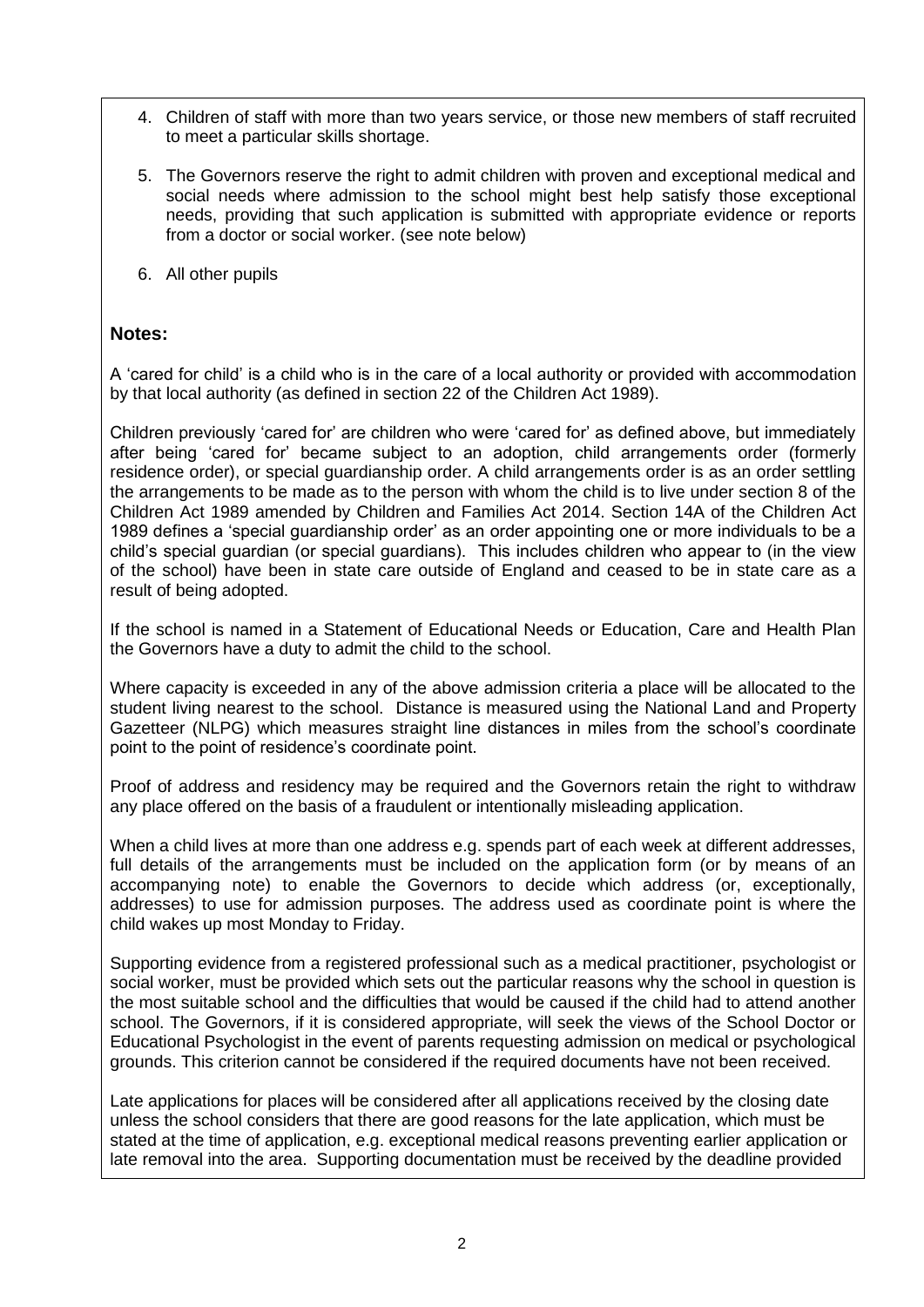by the local authority. Late applications will be forwarded by the local authority to the governing body for consideration. Further details can be found at [http://www.cheshireeast.gov.uk/schools/admissions/admission\\_arrangements/admission\\_arrange](http://www.cheshireeast.gov.uk/schools/admissions/admission_arrangements/admission_arrangements.aspx) [ments.aspx](http://www.cheshireeast.gov.uk/schools/admissions/admission_arrangements/admission_arrangements.aspx)

Repeat applications will not be considered within the same school year, unless the parents' or the school's circumstances have changed significantly since the original application was made.

Pupils whose applications are unsuccessful will be placed on a 'reserve list' for one term after the start of the academic year in case any further places become available.

In Year applications *–* Applications for school places received after the first day of the school year into the relevant age group (secondary transfer at 11+) or into any other year group are coordinated by the school. The Cheshire East local authority Common Application Form should be completed via Cheshire East Admissions, and they will send the form directly to the school to process. The school will then contact parents to advise them of the decision.

## **Congleton High School – Sixth Form Admissions**

The published admission number for September 2021 is 40. This is the maximum number of external students that could be admitted.

### **Entry criteria**

- The general guideline for the admission of students into the Sixth Form is that there is an appropriate course of study accessible to the student.
- Experience suggests that students embarking on A level courses or similar should have normally achieved at least 5 GCSE passes at grade 4 or above, or equivalent qualifications with a grade 6 desirable in the subjects they wish to study to A Level.
- The minimum entry requirements for each **specific** course are published in the Sixth Form Prospectus and on the school website.
- Minimum entry requirements are the same for internal and external applicants.
- Students will receive a conditional offer of a place which will be based on the entry requirements for the courses that they wish to study.

### **Oversubscription criteria**

If more external applications are received than can be accommodated, the oversubscription criteria will be applied to determine eligibility for places:

- 1. Cared for children and all previously cared for children as defined in section 22 of the Children Act 1989
- 2. All other pupils based on distance criteria.

Distance is measured using the National Land and Property Gazetteer (NLPG) which measures straight line distances in miles from the school's coordinate point to the point of residence's coordinate point.

If the school is named in a statement of special educational needs or Education, Care and Health Plan the Governors have a duty to admit the child to the school.